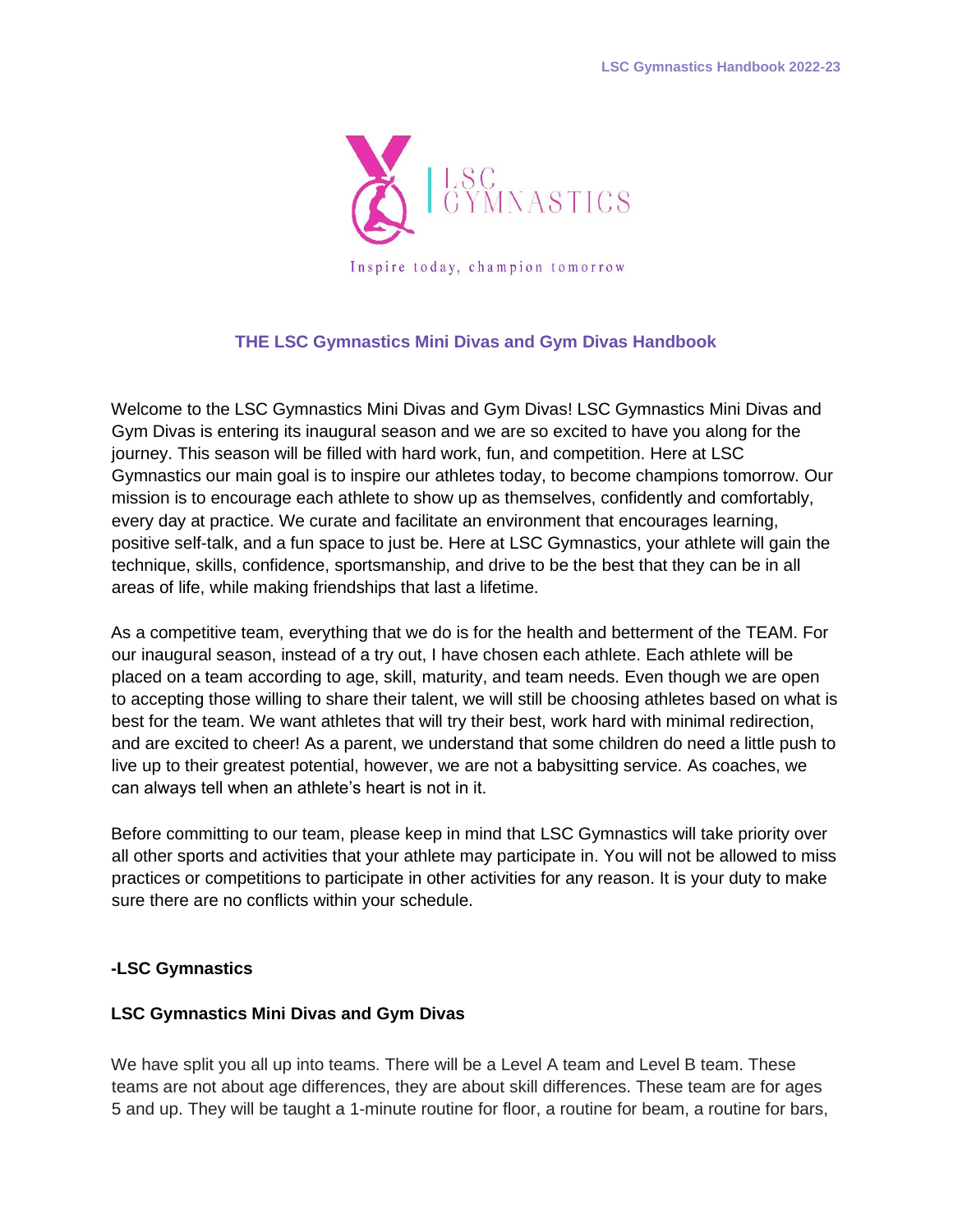and they will have a specific vault. Competition season is January-May. All competition will be in Georgia. They can be from 30 minutes- an hour and 30 minutes away. You will be given a schedule by August. All competition/ competition wear fees will be given at the end of the summer and will be split into the months of August-December with payments ranging between \$100-\$150/month plus your regular gym monthly fee.

| Level          | A (Mini Divas)                                                                                                                                                                                                                                                                              | B (Gym Divas)                                                                                                                                                     |
|----------------|---------------------------------------------------------------------------------------------------------------------------------------------------------------------------------------------------------------------------------------------------------------------------------------------|-------------------------------------------------------------------------------------------------------------------------------------------------------------------|
| <b>Skills</b>  | Floor: Forward/Backward Roll,<br>Cartwheel, Round Offs,<br>Backbends, Walkovers,<br>Handstands<br>Beam: Needle, leap, side<br>handstand, half turn, arabesque<br>to scale, pivot turn, two jumps<br>Bars: pullover, backhip circle, cast<br>off<br>Vault: handstand flatback on tall<br>mat | N/A                                                                                                                                                               |
| <b>Skills</b>  | N/A                                                                                                                                                                                                                                                                                         | Bars: kip to hips on high<br>bar<br>Beam: Cartwheel,<br>handstand, full turn,<br>dismount off<br>Vault: Front handspring<br>Floor: back handspring,<br>front tuck |
| <b>Routine</b> | Routine 1 minute                                                                                                                                                                                                                                                                            | Routine 1 minute                                                                                                                                                  |

# **FINANCIAL**

|                            | A (Mini Divas) | B (Gym Divas) |
|----------------------------|----------------|---------------|
| <b>USAG Membership Fee</b> | \$40           | \$40          |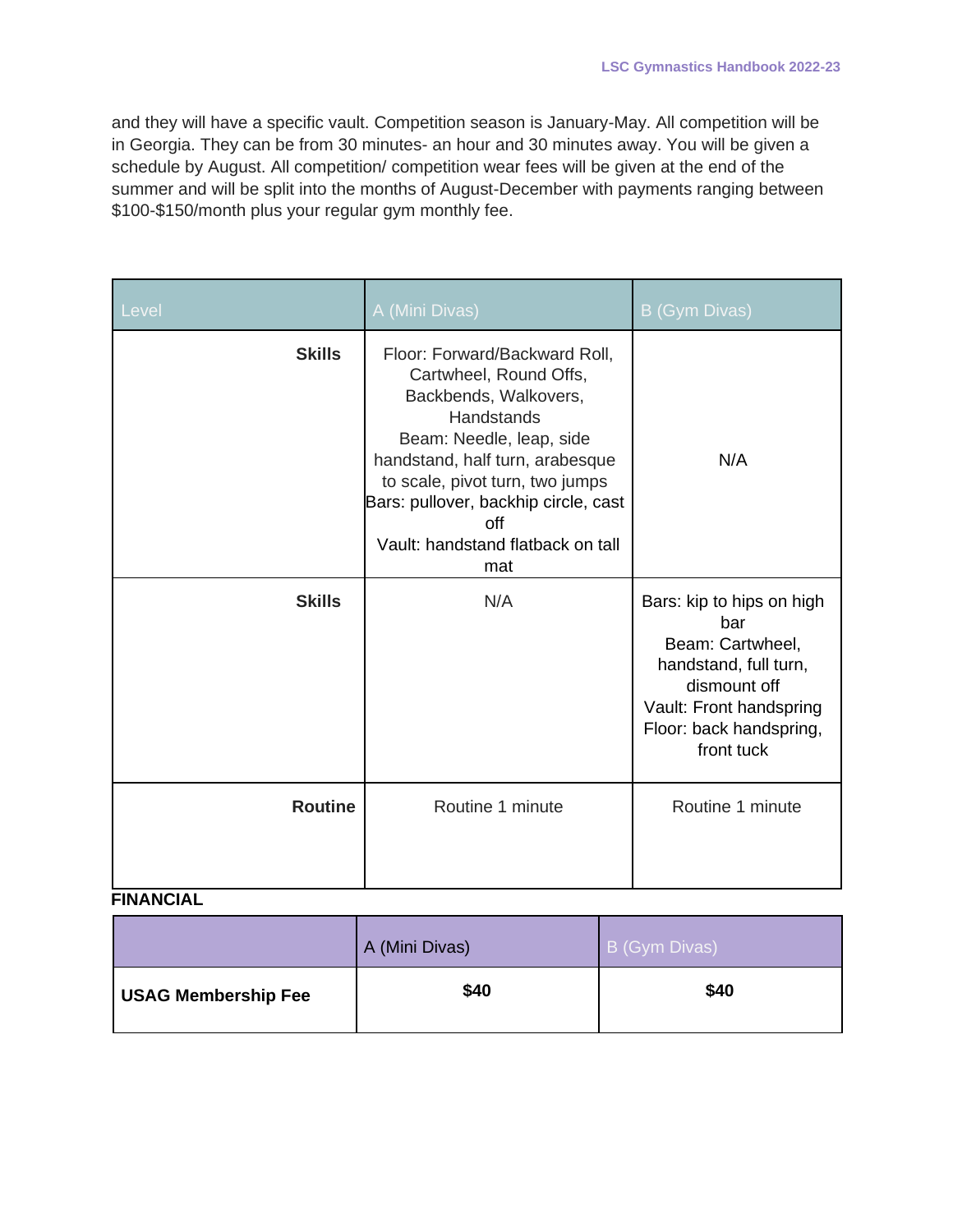| <b>Tuition</b> | <b>Summer</b><br>\$125/mo<br>2.5hrs/week | <b>Summer</b><br>\$165/mo<br>5hrs/week |
|----------------|------------------------------------------|----------------------------------------|
|                | <b>Season</b><br>\$125/mo<br>2.5hrs/week | <b>Season</b><br>\$175/mo<br>6hrs/week |

\*Some fees are estimates. Fees will be updated as necessary.

**All accounts must keep an active card on file. Tuition will be withdrawn the 1st of every month. Team fees will also be automatically processed on the day they're due. All returned payments will be charged an additional \$20 fee. If you have any issues with payments, or if you want to pay in full, please call the LSC phone number or send an email!**

#### **CODE OF CONDUCT**

LSC Gymnastics is a zero-tolerance team. On our team, we speak words of kindness and breathe life into each other with our actions. We are supportive of one another and always encourage each other to be the best that we can be. We are a family. Bullying will not be tolerated from students nor parents. Parents, just like their students, are expected to speak words of kindness. Not only to other athletes, coaches, and parents, but to their own athletes. On our property, there will be no verbal or physical abuse tolerated, EVER. Physical violence will not only terminate your spot on the team, but at LSC Gymnastics as a whole.

Sideline coaching is when a parent is giving their athletes direction outside of the coaches' direction during practice. Sometimes, it's difficult for athletes to focus with parents present. Parents are expected to be invisible, so that we can't hear or see you.

At competitions, you are an extension of LSC Gymnastics, therefore you are expected to always follow the code of conduct, in the gym, and at competitions.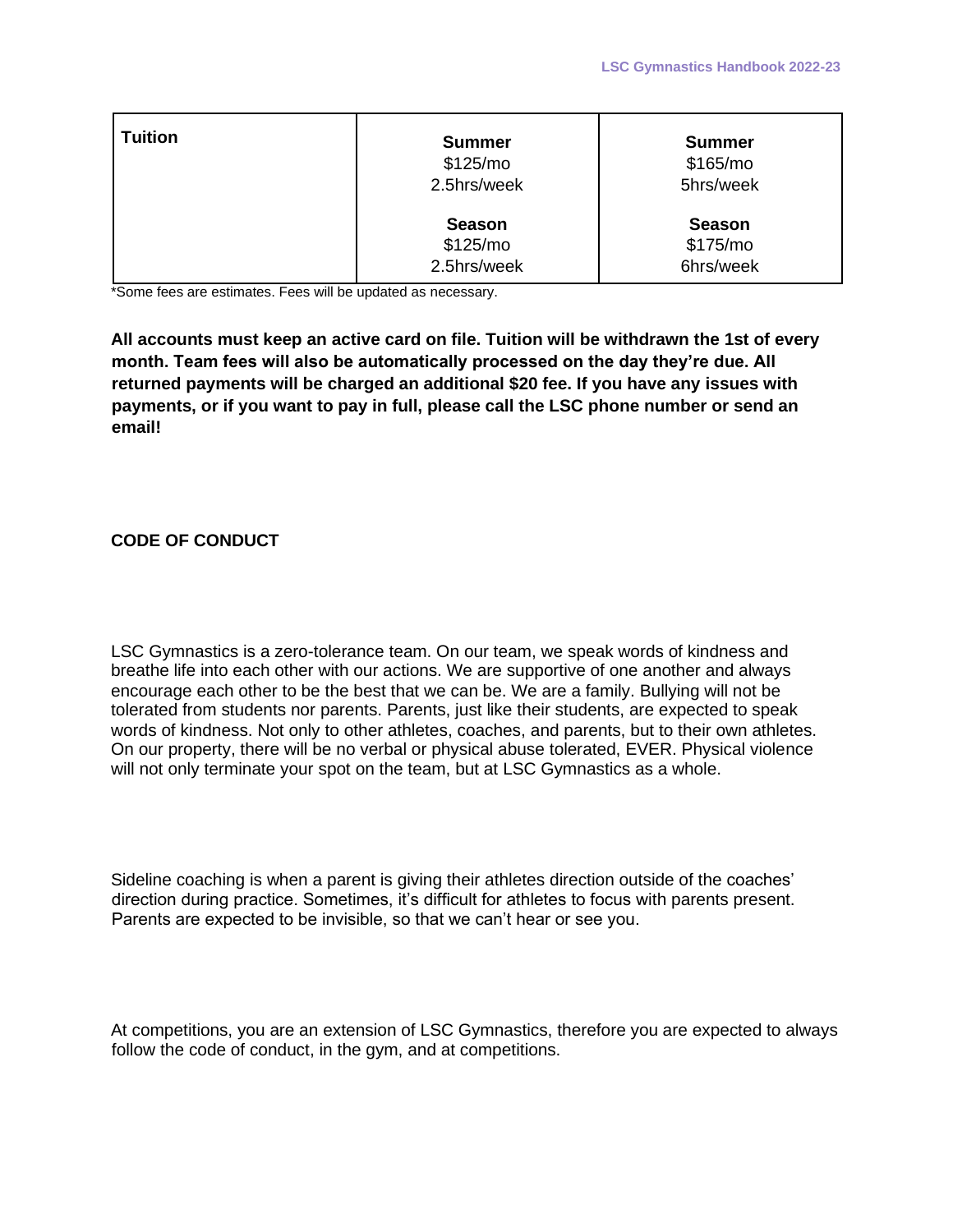## **PRACTICE**

Practices will be held twice a week during the summer and in the fall. During the summer we value family bonding and vacation. If you are planning a family trip, try to plan those trips for when there is no practice. If that's not possible, just let us know what days you will be traveling, and we can accommodate with no penalties. When you are in town, practice is **mandatory**.

Though our practices are scheduled throughout the year, impromptu practices can happen, especially during competition season. These practices will be held on Saturdays or Sundays. You will have a few days to a week notice for practice changes.

Athletes should come to practice with hair pulled up and out of the face, gum and candy free, and **ON TIME.** Every practice is valuable time to gain knowledge and skills and we need 100% attendance. We understand that Atlanta traffic can be unpredictable sometimes, so we will excuse **3 tardies** throughout the year. You will still have to contact the coach to let them know. After the 3rd tardy, your student will NOT be allowed to practice for that day, however, they will still need to be present.

During the season, you will be allowed **3 unexcused absences**. Excused absences are as follows but not limited to, death in the family, injury, and graded school projects/trips. There will be NO absences the week before a competition. ANY absence the week before a competition may result in being pulled from the competition that week. No call, no shows may result in termination from the team. Please reach out as soon as possible for any absences that you may have.

**All practices are closed. Parents will drop off their athletes in the lobby. Feel free to check back in as you see fit, however, parents are not allowed to linger or wait in the practice area.**

| <b>Team</b>      | Summer 2022<br>(June, July)                       | Season 22-23 (August-<br>April)                   |
|------------------|---------------------------------------------------|---------------------------------------------------|
| Mini Divas       | Tuesday 4:30pm-5:45pm<br>Thursday 4:30pm-5:45pm   | Tuesday 4:30pm-5:45pm<br>Thursday 4:30pm-5:45pm   |
| <b>Gym Divas</b> | Thursday 4:30pm-6:30pm<br>Saturday 9:00am-12:00pm | Thursday 4:30pm-7:30pm<br>Saturday 9:00pm-12:00pm |
|                  |                                                   |                                                   |

#### **No parents are allowed on the floor.**

\*This is a proposed schedule and all practice schedules are subject to change at any time.